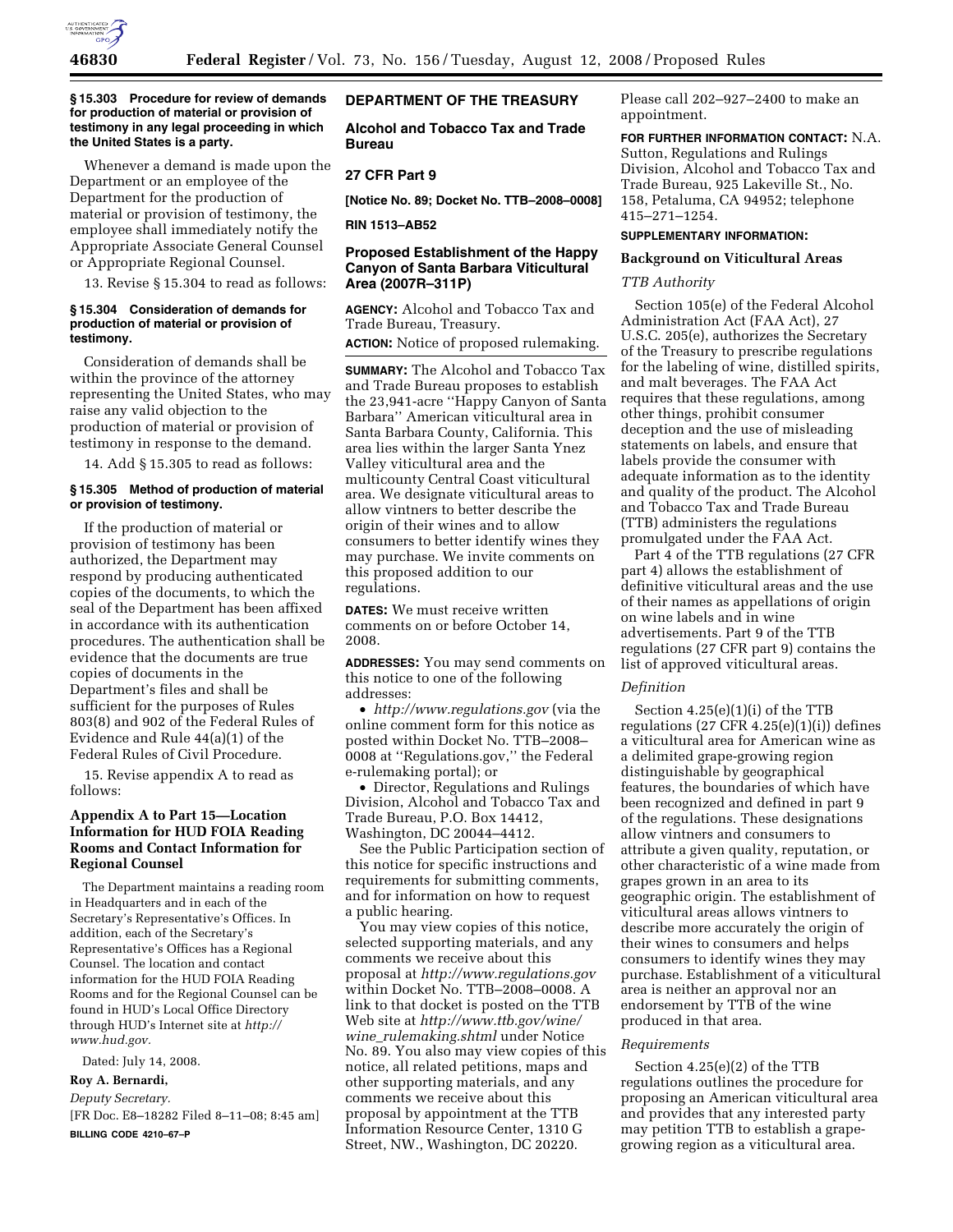Section 9.3(b) of the TTB regulations requires the petition to include—

• Evidence that the proposed viticultural area is locally and/or nationally known by the name specified in the petition;

• Historical or current evidence that supports setting the boundary of the proposed viticultural area as the petition specifies;

• Evidence relating to the geographic features, such as climate, soils, elevation, and physical features, that distinguish the proposed viticultural area from surrounding areas;

• A description of the specific boundary of the proposed viticultural area, based on features found on United States Geological Survey (USGS) maps; and

• A copy of the appropriate USGS map(s) with the proposed viticultural area's boundary prominently marked.

## **Petition for Happy Canyon of Santa Barbara**

TTB received a petition from Wes Hagen, Vineyard Manager and Winemaker at Clos Pepe Vineyards, Lompoc, California, on behalf of Happy Canyon vintners and grape growers, proposing the establishment of the ''Happy Canyon of Santa Barbara'' American viticultural area. According to the petitioner, the proposed viticultural area encompasses 23,941 acres, 492 acres of which are in commercial viticulture in 6 vineyards. It is entirely within the Santa Ynez Valley viticultural area (27 CFR 9.54), which in turn is completely within the multicounty Central Coast viticultural area (27 CFR 9.75).

The petitioner states that the viticulture of the proposed Happy Canyon of Santa Barbara viticultural area, in eastern Santa Ynez Valley, is distinguishable from that of the rest of the valley, including the Sta. Rita Hills viticultural area (27 CFR 9.162), in western Santa Ynez Valley. We summarize below the supporting evidence submitted with the petition.

#### *Name Evidence*

According to the petitioner and USGS maps, the ''Happy Canyon of Santa Barbara'' name applies to a canyon located in Santa Barbara County. TTB notes that a search of the U.S. Geological Survey Geographical Names Information System (GNIS) includes ten hits for ''Happy Canyon,'' three of which are in California. The petitioner originally considered Happy Canyon for the name of the proposed viticultural area. However, based on results of the GNIS search, TTB determined that the Happy Canyon name would require a

geographical modifier to pinpoint its physical location and avoid potential consumer confusion with other identical or similar names. After careful consideration, the petitioner modified the name of the viticultural area petition to ''Happy Canyon of Santa Barbara.'' The petitioner believes that the proposed Happy Canyon of Santa Barbara viticultural area name will identify the area as a unique grapegrowing region for both consumers and industry members.

According to the USGS Lake Cachuma, Santa Ynez, and Figueroa Mountain maps that the petitioner provided, Happy Canyon is a region that descends in elevation northeast-tosouthwest, north and west of Lake Cachuma in Santa Barbara County. Happy Canyon Road, a light-duty road, meanders through the proposed viticultural area.

A road map of Santa Barbara County shows that the Happy Canyon area and Happy Canyon Road are to the east of the town of Santa Ynez (Automobile Club of Southern California, California State Automobile Association, January 2003 edition). The map also shows that the Happy Canyon area is within Santa Barbara County.

### *Boundary Evidence*

The petitioner documents that the proposed Happy Canyon of Santa Barbara viticultural area lies in the eastern part of the 40-mile-wide Santa Ynez Valley and the northern part of Santa Barbara County, California. As shown on USGS maps, Happy Canyon comprises canyon terrain, hills, and river and creek basins to the east and south of the San Rafael Mountains, west of Lake Cachuma, and north of the Santa Ynez River.

The petitioner explains that the proposed boundary line of the Happy Canyon of Santa Barbara viticultural area was drawn by a local committee of viticulturists, consultants, and vintners, all of whom had formal training in geology, geography, and agriculture. The proposed boundary line encompasses a unique geological and climatic grapegrowing region on the east side of the Santa Ynez Valley viticultural area. The proposed boundary line skirts the San Rafael Mountains to the north, the Los Padres National Forest to the east, and the Lake Cachuma Recreation Area on portions of the south side, according to the written boundary description. The proposed boundary line, continuing in a clockwise direction, incorporates a portion of the Santa Ynez River as the south boundary line, and uses a series of straight lines between elevation

points to skirt the steep foothills west of the Santa Agueda and Figueroa Creeks.

According to the petitioner, the northern and northeastern portions of the boundary line of the proposed Happy Canyon of Santa Barbara viticultural area are based on the location of the best grape-growing areas, viable agricultural soils, sparse and rocky pine forests, and high elevations. Photographs and descriptions of the landscape in the proposed viticultural area tell of the change from green pastures to stony, infertile soils at the Los Padres National Forest to the northeast. The U.S. Department of Agriculture, Soil Conservation Service, did not map the soils in the national forest. However, as shown on the USGS maps submitted with the petition, elevations north of Happy Canyon rise from 1,200 to 3,200 feet, far exceeding the average 1,200-foot elevation within the proposed viticultural area.

The USGS maps show that the eastern boundary line of the proposed Happy Canyon of Santa Barbara viticultural area runs, north to south, along the border of the Los Padres National Forest, and continues south along the dividing line of several land grants. The proposed boundary line cuts through steep, mountainous terrain where elevations are between approximately 800 and 3,400 feet. The petitioner explains that the proposed eastern boundary line uses the same line established in 1983 for the eastern border of the Santa Ynez Valley viticultural area. Local winegrowers in Happy Canyon assert that the eastern boundary line applies equally well to the Santa Ynez Valley and the proposed Happy Canyon of Santa Barbara viticultural areas.

According to the written boundary description in the petition and the USGS maps, the southern boundary line of the proposed Happy Canyon of Santa Barbara viticultural area coincides with the southern boundary line of the Santa Ynez Valley viticultural area along the boundary line of the Lake Cachuma Recreation Area to its intersection with the Santa Ynez River. The proposed boundary line then follows the Santa Ynez River west to its intersection with a road, where the boundary line turns north.

The petitioner explains that the committee, in determining the southwestern portion of the boundary of the proposed viticultural area, considered only areas that were traditionally known as Happy Canyon and that had similar potential for viticulture.

The petitioner explains that the central and northerly portions of the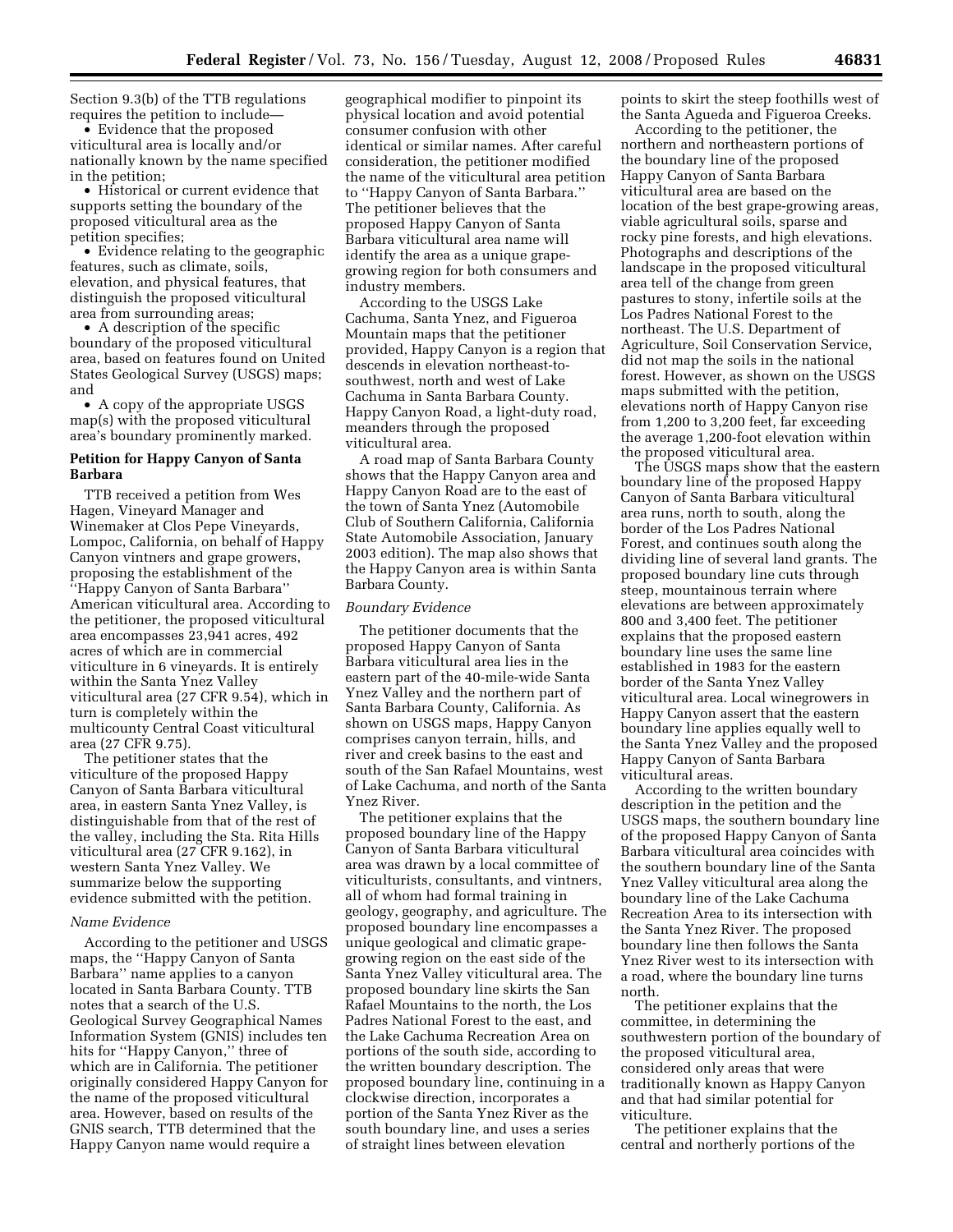western boundary line of the proposed Happy Canyon of Santa Barbara viticultural area define the boundaries of grazed, rolling hills and deep canyons with ridge lines 1,200 to 1,800 feet in elevation. According to the written boundary description and USGS maps, the rolling foothills of the Santa Agueda Creek Valley, where cattle graze both sides of the creek, lie immediately inside the proposed western boundary line. As the Santa Agueda Creek Valley rises to the west, rolling foothills meet steep canyons at the western boundary line of the proposed Happy Canyon of Santa Barbara viticultural area. The petitioner notes that the steepness of the terrain to the west and outside of the proposed boundary line contrasts with the topography and geology of the preserved oak scrubland, open rolling grazeland, and vineyards to the east, inside the proposed boundary line.

# *Distinguishing Features*

The petitioner states that the distinguishing features of the proposed Happy Canyon of Santa Barbara viticultural area are climate, topography, drainage, and soils and geology. Happy Canyon, in the eastern portion of the Santa Ynez Valley, and

the western portion of the Santa Ynez Valley have overt differences in climate, geological parent material, and soil drainage patterns.

### Climate

According to the petitioner, of all the grape-growing areas in the Santa Ynez Valley, Happy Canyon is the furthest inland and has the warmest climate. It is located in the easternmost part of the Santa Ynez Valley, and the daytime highs and nighttime lows in that part of the county vary more in a 24-hour period than those in other parts of the valley. At about 12 miles west of the proposed viticultural area, the inland mountain ranges change direction from west-east to north-south. The northsouth mountain ridge blocks the Pacific coastal breezes, preventing them from cooling the canyon. As a result, the ridge traps in heat in Happy Canyon during the warmer growing months.

The petition for the Happy Canyon of Santa Barbara viticultural area includes climatic data for the period 2004–6 provided by Kerry Martin of Coastal Vineyard Care Associates. Some of the data for the Happy Canyon area and the areas to the west and north of Happy Canyon were obtained from data

stations located in vineyards and maintained by Coastal Vineyard Care Associates. The data for the areas to the east and south of Happy Canyon were retrieved from the Western Regional Climate Center (at *http:// www.wrcc.dri.edu/*) and the California Irrigation Management Information System (at *http:// www.cimis.water.ca.gov/cimis/ welcome.jsp*), respectively. The petitioner used those data in creating the table below, which compares growing degree days, based on the Winkler climate classification system, for Happy Canyon and the surrounding areas; see ''General Viticulture,'' by Albert J. Winkler, University of California Press, 1974. In the Winkler system, as a measurement of heat accumulation during the growing season, 1 degree day accumulates for each degree Fahrenheit that a day's mean temperature is above 50 degrees, which is the minimum temperature required for grapevine growth. The data, in degree days, show that, compared to the Happy Canyon area, areas to the north, south, and west of Happy Canyon average between 5 and 20 percent cooler and the area to the east averages 15 percent warmer.

## GROWING DEGREE DAYS WITHIN AND OUTSIDE OF HAPPY CANYON, 2004–2006

| Location relative to<br>Happy Canyon                                                                                        | 2004                                      | 2005                                      | 2006                                      | Overall<br>average                        | Percent cooler or warmer than Happy Canyon                      |
|-----------------------------------------------------------------------------------------------------------------------------|-------------------------------------------|-------------------------------------------|-------------------------------------------|-------------------------------------------|-----------------------------------------------------------------|
| In Happy Canyon<br>North-Los Alamos<br>East-Figueroa<br>Mountain.<br>South-Santa Bar-<br>bara.<br>West-Ballard Can-<br>yon. | 3.414<br>3.250<br>3.872<br>2.795<br>3.300 | 3,187<br>2,700<br>3,721<br>2.537<br>2.950 | 3,419<br>3,200<br>3,965<br>2,721<br>3,250 | 3.340<br>3.050<br>3.853<br>2.684<br>3.167 | Same.<br>9% cooler.<br>15% warmer.<br>20% cooler.<br>5% cooler. |

## Topography

The petitioner explains that the topography of the proposed Happy Canyon of Santa Barbara viticultural area includes varying elevations, rolling foothills, and a distinctive southwest drainage. According to the USGS maps, the proposed viticultural area lies on the east side and in the higher elevations of the Santa Ynez Valley region. Elevations within the proposed boundary line range from 500 feet in the southwest corner to 3,430 feet in the northeast corner, in the foothills of the San Rafael Range.

The petitioner explains that between the Pacific Ocean and the Santa Ynez Valley, hills and mountains trend westto-east. As the elevation of the Santa Ynez Valley rises from west to east, the hills and mountains turn from a westeast direction to a generally north-south direction. The proposed viticultural area, located inland, lies along mountains and hills with a north-south orientation.

## Drainage

According to the petitioner, the southwest drainage pattern of the proposed viticultural area is comparatively unique. To the west of the proposed boundary line, between Santa Agueda Creek and Figueroa Mountain Road, the drainage pattern trends south-southeast.

### Soils and Geology

According to the current soil survey, the two major soil types in the proposed Happy Canyon of Santa Barbara viticultural area are related to

topography (''Soil Survey of Northern Santa Barbara Area, California,'' issued by the United States Department of Agriculture, Soil Conservation Service, 1972).

Alluvial soils are at lower elevations and on bottoms of canyons; upland soils are at higher elevations of canyons and on surrounding peaks and hilltops.

The petitioner explains that based on the current soil survey, the soil characteristics of the proposed Happy Canyon of Santa Barbara viticultural area include green serpentine (magnesium silicate hydroxide) parent material, elevated levels of exchangeable magnesium, lower levels of exchangeable sodium, and a high cation exchange capacity (CEC). High CEC levels, based on the amount of positively charged ions in the soils,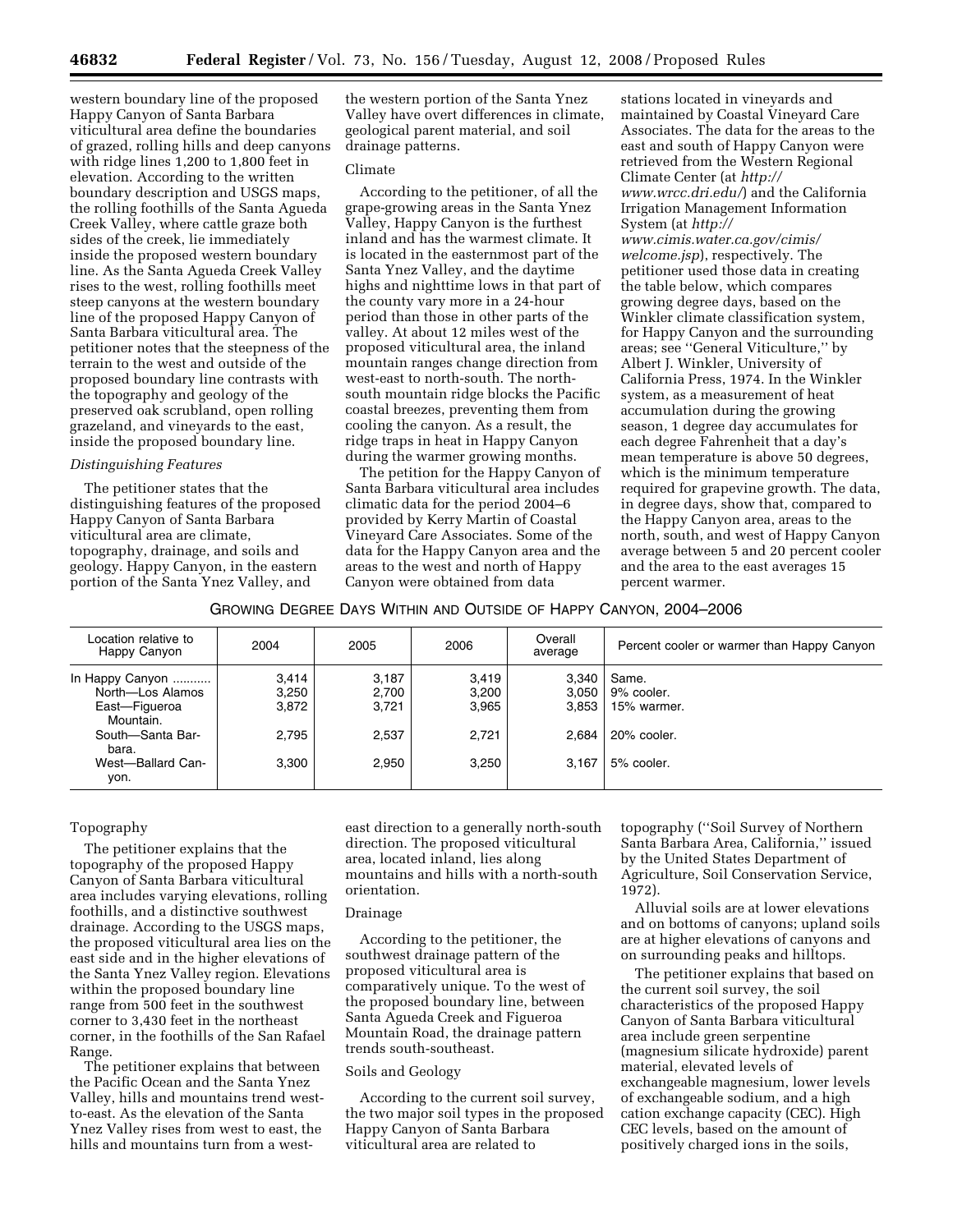increase the uptake of nutrients by plant roots.

The proposed viticultural area comprises the Shedd-Santa Lucia-Diablo and Toomes-Climara associations on uplands. The Shedd-Santa Lucia-Diablo association consists of strongly sloping to very steep, well drained shaly clay loams and silty clays. The Toomes-Climara association consists of moderately steep to very steep, somewhat excessively drained and well drained clay loams and clays.

The Chamise-Arnold-Crow Hills association is of greater extent in the western portion of the Santa Ynez Valley viticultural area, west of the proposed Happy Canyon of Santa Barbara viticultural area. This association consists of gently sloping to very steep, well drained and somewhat excessively drained sands to clay loams on high terraces and uplands.

The petitioner explains that the soils in the western portion of the Santa Ynez Valley viticultural area, compared to the soils in the proposed Happy Canyon of Santa Barbara viticultural area, have less magnesium, a significantly lower CEC level, and higher amounts of exchangeable sodium. Although drainage patterns change along the proposed western boundary line, the soils on both sides of the boundary line are similar.

The Positas-Ballard-Santa Ynez soil association is scattered throughout much of the southern part of the proposed Happy Canyon of Santa Barbara viticultural area. Sedimentary rock, unfavorable for viticulture, is predominant along the south side of the Santa Ynez River, outside the proposed boundary line.

The petitioner provides the results of two soil studies conducted in

connection with the proposed Happy Canyon of Santa Barbara viticultural area. The first study details the differences in CEC among soils tested at sites in the proposed viticultural area and in areas immediately southwest and further west of the proposed boundary line, in the western end of the Santa Ynez Valley. The study shows that the soils in the proposed viticultural area have significantly more magnesium and an elevated CEC level as compared to the soils in areas beyond the proposed boundary line to the southwest and west (see table below). The petitioner also notes that the levels of calcium and sodium in the soils in the Happy Canyon are less than half those in the soils to the southwest and west.

# CATION EXCHANGE CAPACITY (CEC) IN SOILS WITHIN AND OUTSIDE OF HAPPY CANYON [meq/100g=milliequivalents of cations absorbed per 100 grams of soil]

| Location                                                                      | Magnesium            | Calcium | Sodium | Total CEC in<br>meq/100q |
|-------------------------------------------------------------------------------|----------------------|---------|--------|--------------------------|
|                                                                               | Percent of total CEC |         |        |                          |
|                                                                               | 74.1                 | 23.1    | 0.72   | 32.0                     |
| Clos Pepe (in the Sta. Rita Hills viticultural area, in the west end of Santa | 34.4                 | 60.0    | 2.0    | 12.5                     |
|                                                                               | 26.0                 | 61.0    | 5.0    | 11.6                     |

The second study that the petitioner provided examines the differences in soils in the proposed Happy Canyon of Santa Barbara viticultural area and in canyons outside the boundary line, as far west as Figueroa Mountain Road, which is located approximately 4 miles

away. The study is based on an acreage table of the soils on approximately 35,000 acres within the proposed viticultural area and on an equal number of acres to the west (see ''Soil Survey of Northern Santa Barbara Area, California''). The results of that study

confirm the differences in total acreage and slope of soils in areas on either side of the proposed western boundary line of the Happy Canyon of Santa Barbara viticultural area (see table below).

## DOMINANT SOIL MAP UNITS WITHIN AND OUTSIDE OF HAPPY CANYON

| Soil symbol and soil name                                                          | Number of map<br>units/percentage<br>of survey area | Percentage slope                                                                                                                   |  |  |  |  |  |  |  |
|------------------------------------------------------------------------------------|-----------------------------------------------------|------------------------------------------------------------------------------------------------------------------------------------|--|--|--|--|--|--|--|
| Happy Canyon of Santa Barbara (East of Foothills Adjacent to Santa Agueda Creek)   |                                                     |                                                                                                                                    |  |  |  |  |  |  |  |
|                                                                                    | 28/14 L                                             | 30 to 45 percent.<br>$23/12$ 9 to 30 percent.<br>$11/6$   2 to 9 percent.<br>11/6   15 to 45 percent.<br>$11/6$   9 to 30 percent. |  |  |  |  |  |  |  |
| Figueroa Area (West of Foothills and Santa Agueda Creek to Figueroa Mountain Road) |                                                     |                                                                                                                                    |  |  |  |  |  |  |  |
|                                                                                    | 25/17<br>13/9                                       | 2 to 9 percent.<br>$22/15$   15 to 45 percent.<br>9 to 15 percent.<br>11/8 $\vert$ 30 to 45 percent.<br>$11/8$   9 to 15 percent.  |  |  |  |  |  |  |  |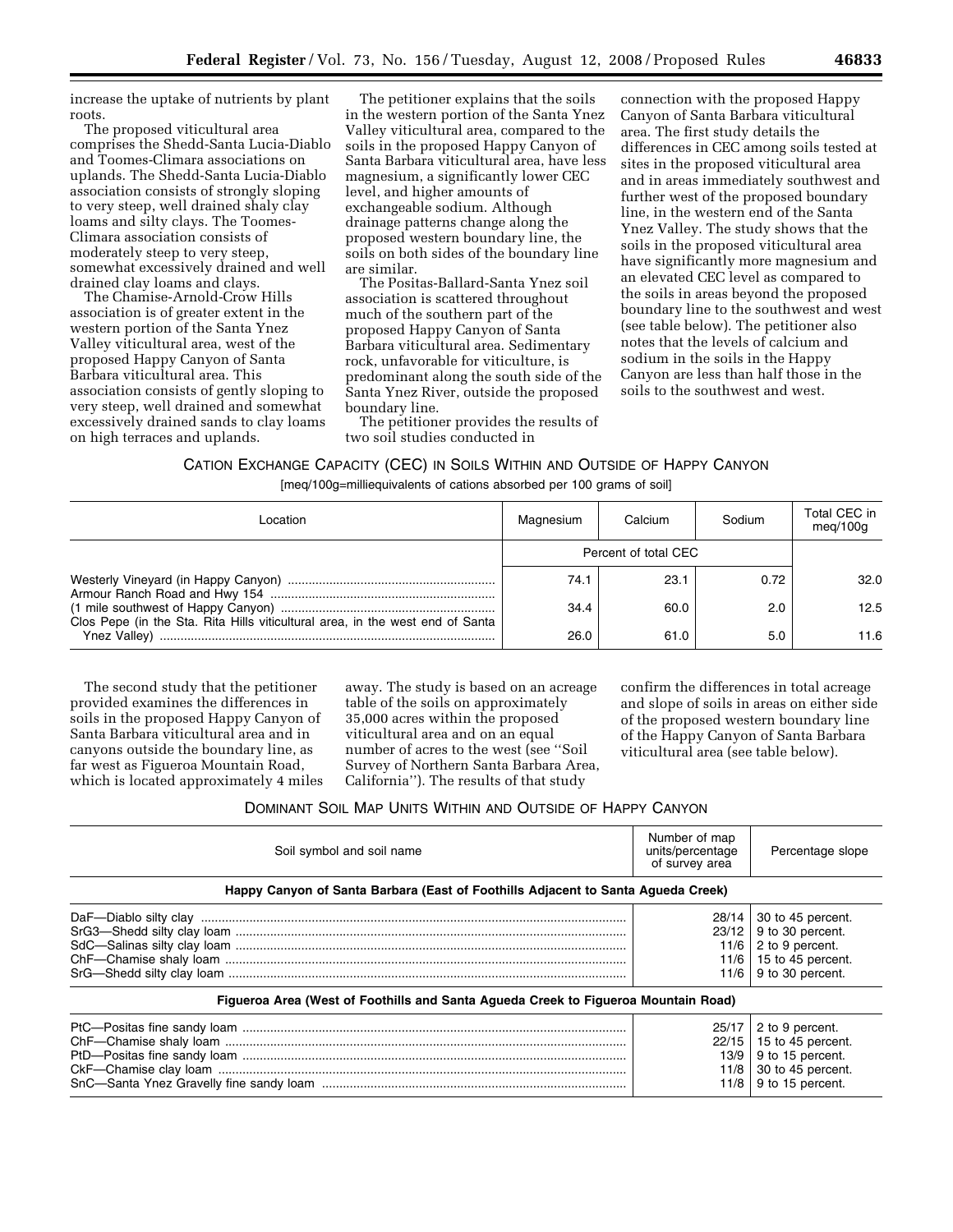According to the petitioner, the results of the soil study above show a unique geological pattern that justifies placing the western portion of the proposed boundary line in the vicinity of the Santa Agueda and Figueroa Creeks. The results also show that the Happy Canyon area comprises a group of soils different from those found to the west.

## **TTB Determination**

TTB concludes that this petition to establish the 23,941-acre ''Happy Canyon of Santa Barbara'' American viticultural area merits consideration and public comment as invited in this notice.

### *Boundary Description*

See the narrative boundary description of the petitioned-for viticultural area in the proposed regulatory text published at the end of this notice.

#### *Maps*

The petitioner provided the required maps, and we list them below in the proposed regulatory text.

## **Impact on Current Wine Labels**

Part 4 of the TTB regulations prohibits any label reference on a wine that indicates or implies an origin other than the wine's true place of origin. If we establish this proposed viticultural area, its name, ''Happy Canyon of Santa Barbara,'' will be recognized as a name of viticultural significance under 27 CFR 4.39(i)(3). The text of the proposed regulation clarifies this point. Consequently, wine bottlers using ''Happy Canyon of Santa Barbara'' in a brand name, including a trademark, or in another label reference as to the origin of the wine, will have to ensure that the product is eligible to use the viticultural area's name as an appellation of origin.

On the other hand, we do not believe that any single part of the proposed viticultural area name standing alone, such as ''Happy Canyon,'' would have viticultural significance if the new area is established. According to GNIS, the ''Happy Canyon'' refers to 10 locations in 6 States within the United States. TTB believes that a determination of ''Happy Canyon'' as a term of viticultural significance would lead to consumer and industry confusion and should be avoided. Accordingly, the proposed part 9 regulatory text set forth in this document specifies only the full ''Happy Canyon of Santa Barbara'' name as a term of viticultural significance for purposes of part 4 of the TTB regulations.

For a wine to be eligible to use a viticultural area name as an appellation of origin or a term of viticultural significance in a brand name, at least 85 percent of the wine must be derived from grapes grown within the area represented by that name or term, and the wine must meet the other conditions listed in 27 CFR 4.25(e)(3). If the wine is not eligible to use the viticultural area name as an appellation of origin and that name or other term of viticultural significance appears in the brand name, then the label is not in compliance and the bottler must change the brand name and obtain approval of a new label. Similarly, if the viticultural area name or other term of viticultural significance appears in another reference on the label in a misleading manner, the bottler would have to obtain approval of a new label. Accordingly, if a previously approved label uses the name ''Happy Canyon of Santa Barbara'' for a wine that does not meet the 85 percent standard, the previously approved label will be subject to revocation upon the effective date of the approval of the Happy Canyon of Santa Barbara viticultural area.

Different rules apply if a wine has a brand name containing a viticultural area name or other term of viticultural significance that was used as a brand name on a label approved before July 7, 1986. See 27 CFR 4.39(i)(2) for details.

### **Public Participation**

#### *Comments Invited*

We invite comments from interested members of the public on whether we should establish the proposed viticultural area. We are also interested in receiving comments on the sufficiency and accuracy of the name, boundary, climatic, and other required information submitted in support of the petition. We are also particularly interested in any comments on whether the evidence regarding name and distinguishing features is sufficient to warrant the establishment of this new viticultural area within the existing Santa Ynez Valley and the larger Central Coast viticultural areas. Please provide any available specific information in support of your comments.

Because of the potential impact of the establishment of the proposed Happy Canyon of Santa Barbara viticultural area on wine labels that include the words ''Happy Canyon of Santa Barbara'' as discussed above under ''Impact on Current Wine Labels,'' we also are particularly interested in comments regarding whether there will be a conflict between the proposed viticulturally significant terms and

currently used brand names. If a commenter believes that a conflict will arise, the comment should describe the nature of that conflict, including any anticipated negative economic impact that approval of the proposed viticultural area will have on an existing viticultural enterprise. We are also interested in receiving suggestions for ways to avoid conflicts, for example by adopting a modified or different name for the viticultural area.

#### *Submitting Comments*

You may submit comments on this notice by using one of the following two methods:

• *Federal e-Rulemaking Portal:* You may send comments via the online comment form posted with this notice within Docket No. TTB–2008–0008 on ''Regulations.gov,'' the Federal erulemaking portal, at *http:// www.regulations.gov*. A direct link to that docket is available under Notice No. 89 on the TTB Web site at *http:// www.ttb.gov/wine/wine*\_ *rulemaking.shtml*. Supplemental files may be attached to comments submitted via Regulations.gov. For complete instructions on how to use Regulations.gov, visit the site and click on ''User Guide'' under ''How to Use this Site.''

• *U.S. Mail:* You may send comments via postal mail to the Director, Regulations and Rulings Division, Alcohol and Tobacco Tax and Trade Bureau, P.O. Box 14412, Washington, DC 20044–4412.

Please submit your comments by the closing date shown above in this notice. Your comments must reference Notice No. 89 and include your name and mailing address. Your comments also must be made in English, be legible, and be written in language acceptable for public disclosure. We do not acknowledge receipt of comments, and we consider all comments as originals.

If you are commenting on behalf of an association, business, or other entity, your comment must include the entity's name as well as your name and position title. If you comment via Regulations.gov, please enter the entity's name in the ''Organization'' blank of the online comment form. If you comment via postal mail, please submit your entity's comment on letterhead.

You may also write to the Administrator before the comment closing date to ask for a public hearing. The Administrator reserves the right to determine whether to hold a public hearing.